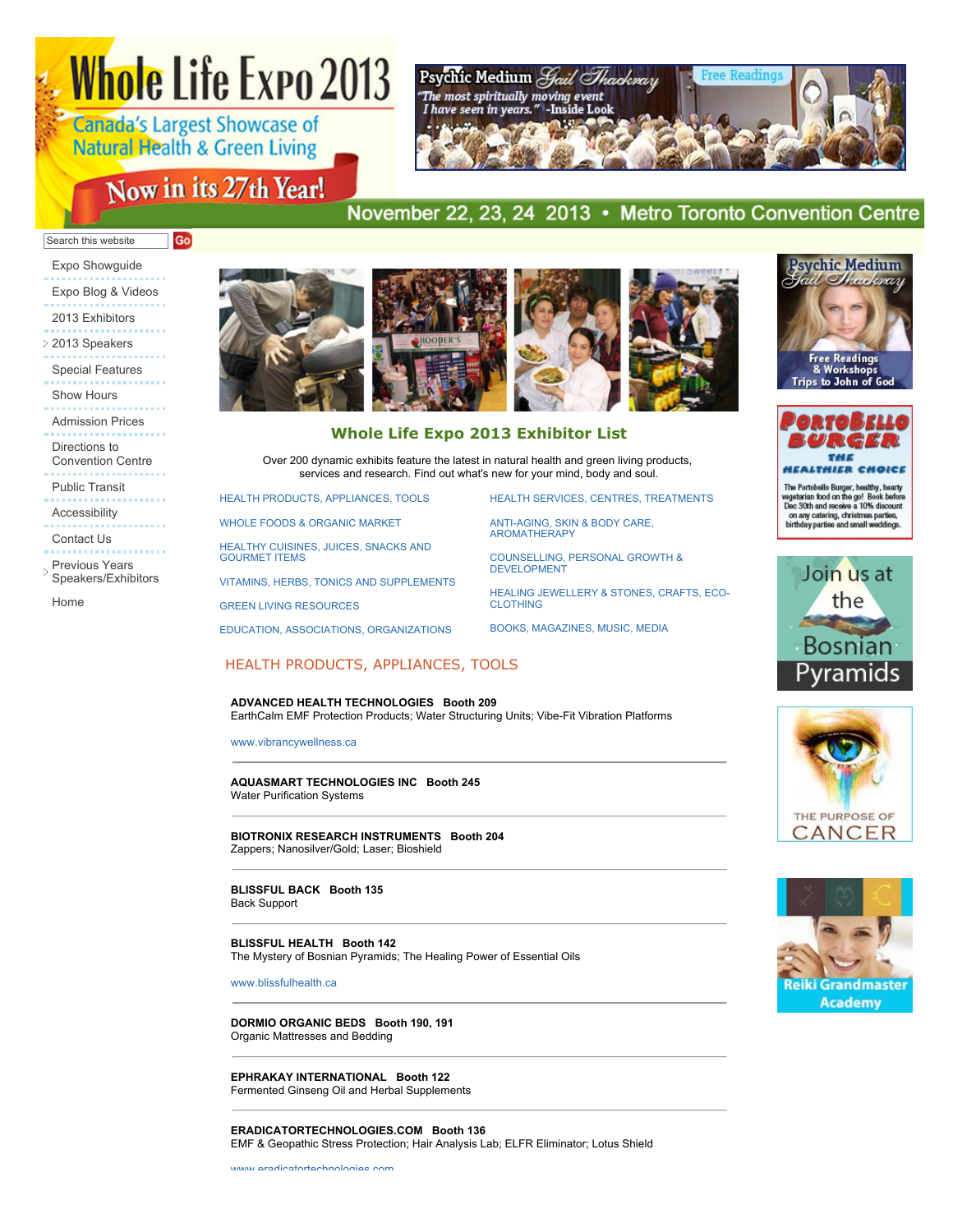#### **ESSENTIA Booth 247**

Electromagnetic Detection Meters and Protection Devices; Books

#### **GREEN HEALTH INC Booth 49, 50**

Omega Juicers; Blendtec Blenders; Dehydrators; Sprouters; Spiralizers; "Your Source for Raw Food Kitchen Appliances in Canada"

[www.GreenHealthcanada.com](http://www.GreenHealthcanada.com/)

#### **GREEN MACHINE Booth 260**

Papimi Pulse Electromagnetic Healing Device

**GREEN'S YOUR COLOUR INC. Booth 233B** Insulated Stainless Steel Bottles and Food Containers, Baby Bottles

# **HARMONIOUS MIND Booth 212**

Aromatherapy Diffusers

#### **HEAVEN FRESH CANADA INC Booth 206**

Air Purifiers; Water Purifiers; Humidifiers

#### **HOPE STREAM WATER BOTTLES / CRANMER EARTH DESIGN Booth 198** Healthy & Safe Water Bottles; Functional & Aesthetic Birdhouse

#### **HYPERVIBE ONTARIO Booth 236**

Whole Body Vibration Machines and Accessories

#### **LIFE ENERGY SYSTEMS INC Booth 200**

LifeLite & HiraLite Full Spectrum Daylight LED Lighting Products

#### **MELISSA'S ALOE PET Booth 153**

Organic Aloe Vera products for Pet & People

#### **QBIOHEAL Booth 107B**

Salt Pipe Respiratory Aid; Energy Devices to Maintain your Health

#### **SAUNA RAY Booth 254, 255** Infrared Sauna Made in Canada

**SERENITY 2000 INC Booth 188** Superior and Quality Magnetic Therapy Products; 30 Day Money Back Guarantee

#### **SPROUTGROWERS.COM Booth 223A** Quick and Easy Sprout Grower

## **THE ORTHOTIC WORKS Booth 123**

Mx Orthotics; Foot Supports; Computerized Gait Analysis & Tens Machine

#### **THE STONE MASSAGE COMPANY Booth 124**

Hot Stone Therapy Courses, Products and On-site Mini Treatments

#### **VITA-MIX CORPORATION Booth 9**

High End Blender; Wet Containers; Dry Containers; Soy Protein Powder

#### **YUMALITE INC Booth 103**

Light Therapy Visor, Clinically Proven to Boost Mood and Energy

#### [Back to top](http://www.wholelifeexpo.ca/exhibitors.php#top)

# WHOLE FOODS & ORGANIC MARKET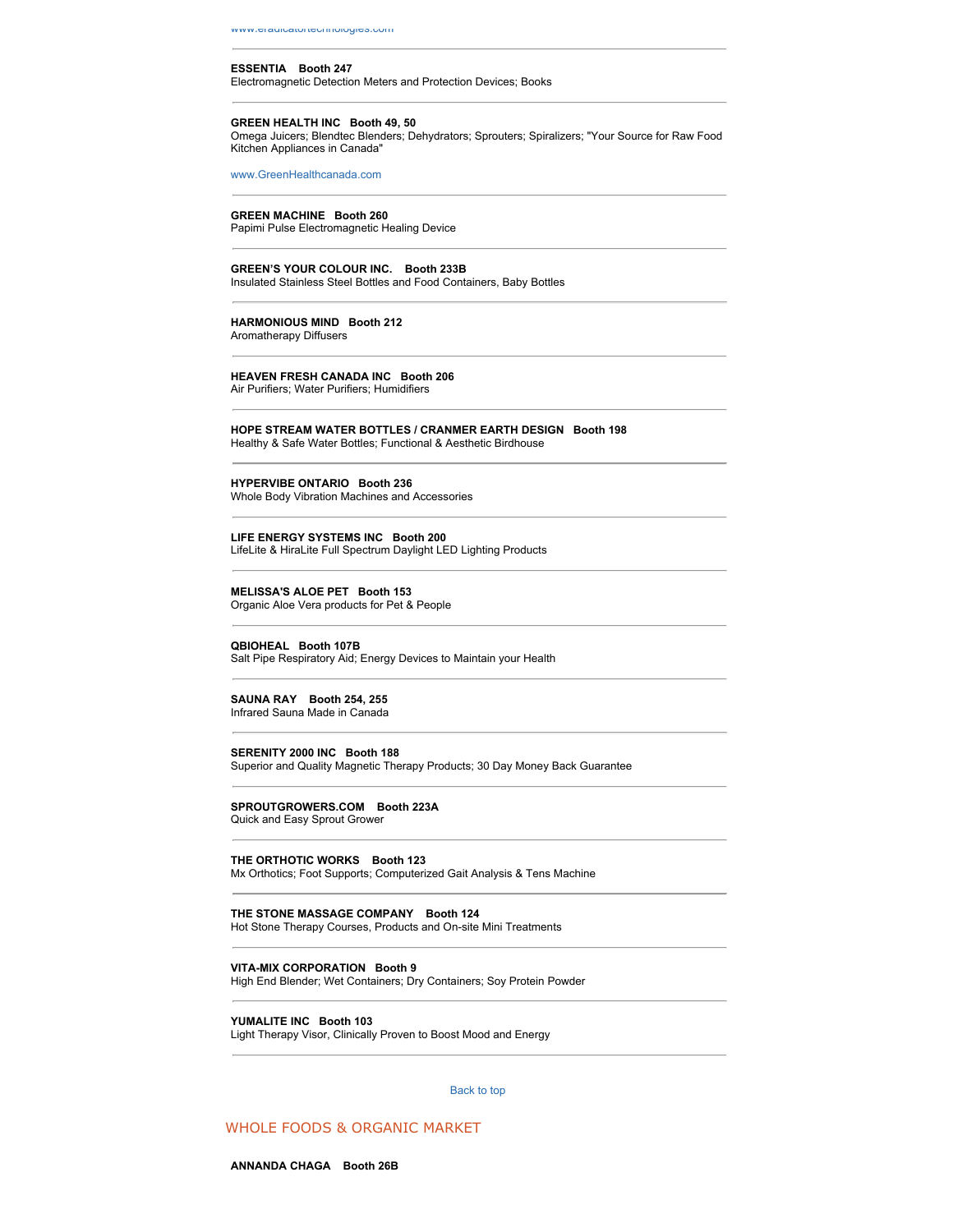Wild Harvested Chaga Mushrooms

#### **APPLETOP ORGANIC FARM / OSOLEO WILDCRAFTERS Booth 44A** Organic Apples and Cider; Wild-Crafted Fruit Juice Blends

#### **BACK 2 THE GARDEN INC Booth 24B**

Nutrient Rich Sprouted Flax, Chia & Broccoli Seed Powders; Rice, Lentil & Quinoa

#### **COCOVIE NATURALS Booth 5**

Coconut Oil; Coconut Sugar; Coconut Flour; Coconut Jams; Coconut Vinegar; Coconut Nectar

#### **E3 LIVE Booth 18**

Wild Organic Superfoods and Mineral Sources

#### **FROMAGERIE L'ANCETRE INC Booth 20**

Organic Cheeses and Butters

#### **GoBIO! ORGANICS INC Booth 15**

Organic Bouillons; Soup Mix; Candies; Gelatin; Dessert Mixes

#### **GOLISSUA ARONIA BERRY Booth 26A**

100% Natural Juice, Organic, not from Concentrate

#### **GREENDALE IMPORTS Booth 3A**

Coco Do Vale 100% Pure Coconut Water

#### **HEALTHY PLANET Booth 30, 31** GTA's Favourite Health Food Retailer

[www.healthyplanetcanada.com](http://www.healthyplanetcanada.com/)

#### **ORASTA INC Booth 11** Organic Dried Fruits & Nuts; Spices; Herbs

**PURA QUINOA Booth 2** Royal Organic Quinoa Products

#### **PURITY HEMP PRODUCTS INC Booth 27** Locally Grown Hemp Hearts, Hempseed Oil and Hulled Hemp

**RAINFOREST HERBAL PRODUCTS INC & MOLLY B'S GLUTEN FREE KITCHEN Booth 12, 13** Natural Organic Health Products & Supplements; Gluten-Free Products Free from Additives, Preservatives, Colours and Fillers

#### **STICKLING'S ORGANICS Booth 1** Organic Baked Goods; Gluten Free Products

#### **STYRIAN GOLD INC Booth 19B** Austrian Pumpkin Seed Oil

# **THE BEE SHOP Booth 45**

Honey; Propolis; Royal Jelly; Bee Pollen; Bee Venom; Beeswax Skin Care Products

#### [www.thebeeshop.net](http://www.thebeeshop.net/)

**THE KING'S TEA Booth 42** King's Zen Tea; Loose Leaf Tea; Herbal Tea and Tea Accessories

**TRADITION MISO Booth 3B** Organic Miso, Miso Tamari & Miso Soup

#### **VAN DYK'S HEALTH JUICE PRODUCTS LTD Booth 39** Van Dyk's by Nature 100% Pure Wild Blueberry Juice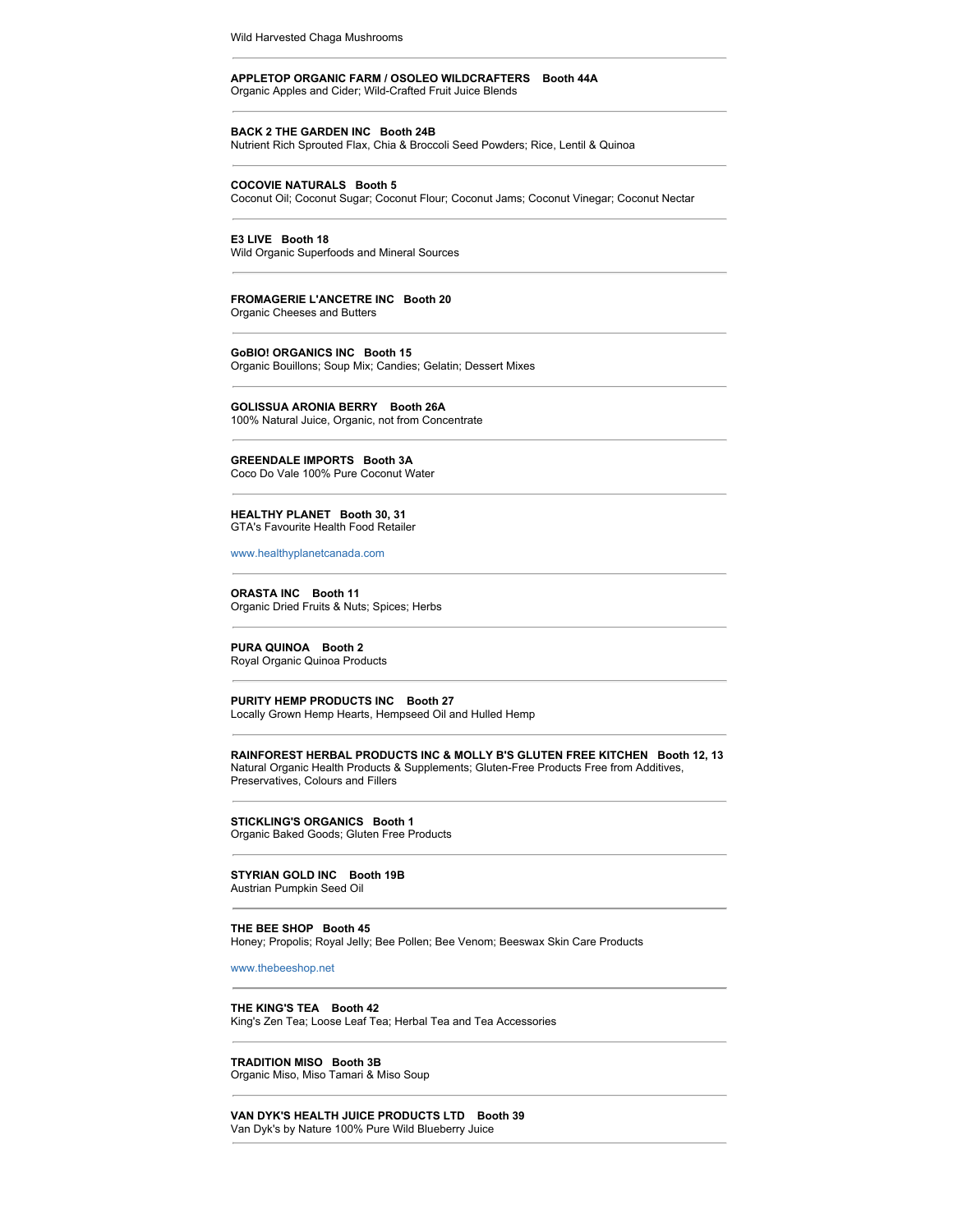## HEALTHY CUISINES, JUICES, SNACKS AND GOURMET ITEMS

#### **ARAYUMA Booth 25**

Fair Trade Organic Coconut Milk and Spices

#### **AWARENESS LIFE Booth 104**

Pumpkin Seed Oil; Pumpkin Seeds; Vitamins; Certified Organic Olive Oil; Oil of Oregano; Books; Charts; New Book

#### **CRUDA CAFE Booth 6**

Gourmet Raw Food to Go: Vegan, Gluten-Free, Sugar-Free and Raw

**ECOIDEAS Booth 71, 72** Lumiere de Sel (Himalayan Salt); Organic Foods; Solar Raw Kale Chips

#### **GIDDY YOYO Booth 81, 82** Chocolate and Superfoods

[www.giddyyoyo.com](http://www.giddyyoyo.com/)

#### **GOVINDA'S Booth 14**

Cooked Vegan Meals; Spiritual Books based on the "Bhagavad Gita"; Chanting Beads, Necklaces & Incense

**HEARTY CATERING Booth 4** Prepared Food & Beverages with a Local & Organic Focus

# **KING'S CAFE Booth 8**

Vegan, Vegetarian Food Products

#### **KRONOBAR Booth 47**

All Natural, Allergen-Free Fruit Bars and Sport Drinks for Active Lifestyle Individuals

#### **LARABAR Booth 202**

Natural Fruit and Nut Energy Bar, Free of Gluten

#### **M.N.R. DISTRIBUTORS INC Booth 28**

Tulsi Teas, Sprouted Flax, Toothpastes, Oil, Pates, Henna Dyes, and Incense from Bells, Dabur, Granovita, Nag Champa, Neem, Raji, Surya Brasil and Vicco

#### **MANITOBA HARVEST HEMP FOODS Booth 75**

Manufacturer of Hemp Hearts and Hemp Proteins

#### **NUD FUD INC Booth 23**

Organic, Raw/Vegan, Gluten-Free Handmade Foods + RAWFOODZ INC

#### **ORGANIC WORKS Booth 24A**

Allergen-Free, Organic Breads, Cookies, Desserts

#### **ORGANO GOLD GOURMET COFFEE Booth 19A**

Healthier Coffee and Tea

#### **PRANA Booth 46**

Organic, Gluten-Free Nuts, Dried Fruits; Super Foods

#### **RALLIS OLIVE OIL Booth 84**

Raw Ice Pressed Olive Oil; Kalamata Olives; Castile Soap

### **RAW VITALITY INC Booth 201**

Kale Chips; Flax Crisps; Macaroons; Goji; Brownies; Parma-Veg

**RISE KOMBUCHA Booth 10** Sparkling Living Tea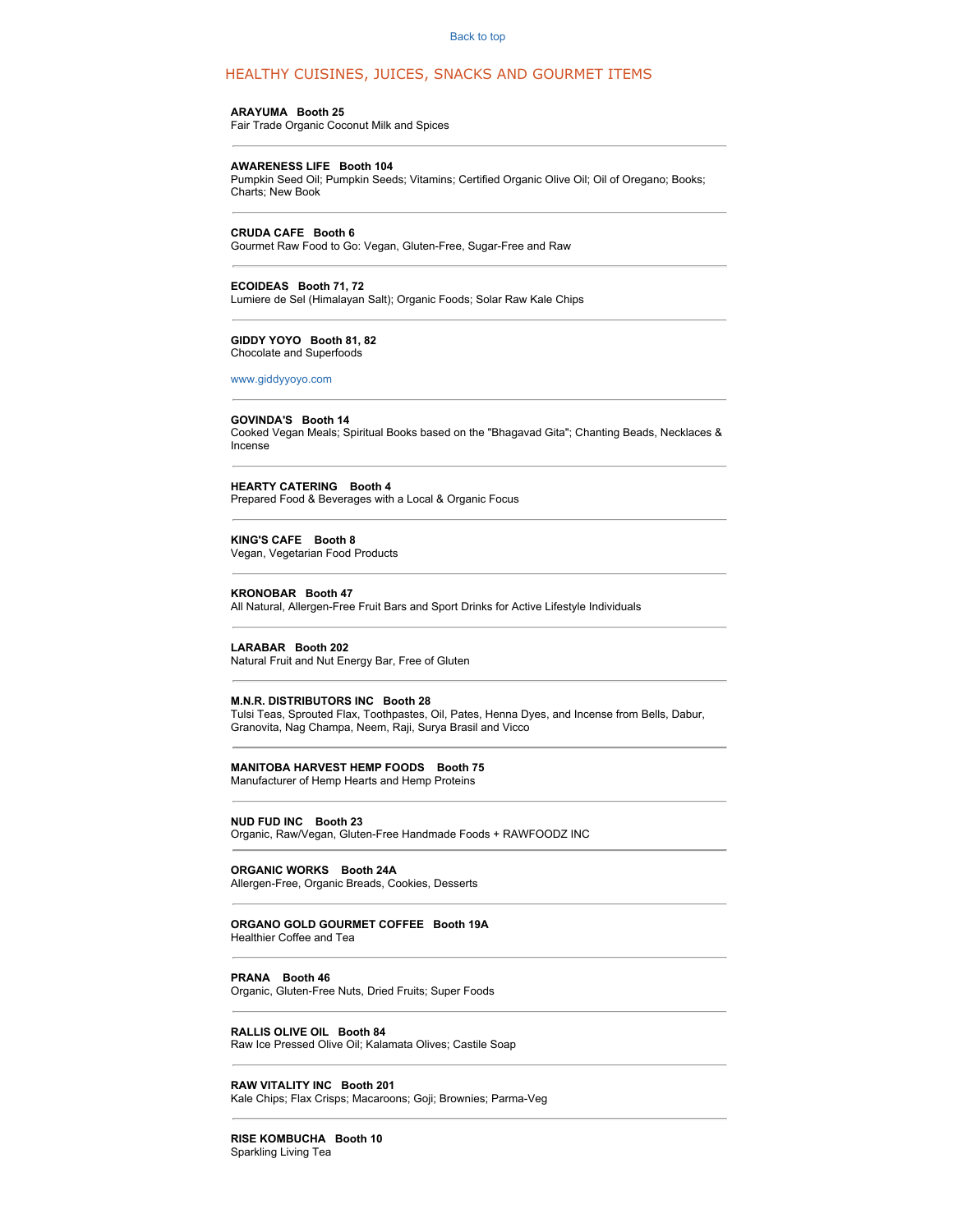#### **RIVERSIDE NATURAL FOODS LTD Booth 43** MadeGood™ Granola Minis and Granola Bars; Raw Fruit and Nut Bars

#### **SUN LIFE GOJI Booth 48** Dried Goji Berries

#### **THE PORTOBELLO BURGER Booth 7**

Tasty, Hearty Vegetarian Cuisine with Gluten-Free & Vegan Options

[www.theportobelloburger.com](http://www.theportobelloburger.com/)

#### **UPAYA NATURALS Booth 35, 36, 37**

Raw Superfoods; Kitchen Appliances; Earthing Products, SunWarrior; Coconut Secrets; Strawesome; Excalibur Dehydrators; Tribest; Blenders; Juicers; Spiralizers; Sprouters & Steve the Sproutman

#### **YOUR ORGANIC SOURCES INC Booth 32, 33**

Organic Seeds, Nuts, Berries, Teas, Enzymes and Hair Colour; Organic Traditions; Puka; Enzymedica; Hair Wonder; Henna Plus; Maca

#### [Back to top](http://www.wholelifeexpo.ca/exhibitors.php#top)

#### VITAMINS, HERBS, TONICS AND SUPPLEMENTS

#### **ALLIVICTUS CANADA LTD Booth 21**

Garlic Tincture; EFFFI; Movement and Skincare Emulsions; Cidetex Antibacterial Shoe Insoles

#### **ASEA Booth 149**

Optimizing Cellular Health, Communications and Performance, Keys to Building Health

#### **BIOCORE FOOD SCIENCE INC Booth 58** Micro Greens; Core Omega; Core Vitamin D

#### **BOTANICA / MEGAFOOD Booth 85**

Natural Medicine; Whole Food Vitamins

# **CUSTOM PROBIOTICS CANADA Booth 44B**

Probiotic Supplements in Capsules and Powder

#### **ESSIAC CANADA INTERNATIONAL INC Booth 40** Traditional Herbal Medicine

#### **FLORA MFG & DISTR. LTD Booth 90** Herbal Tonics, Teas, Plant Based Oils & Supplements

# **HAKEEM HERBAL LTD Booth 74**

Manufacturer of Natural & Herbal Products

# **HARMONIX & HULDA CLARKE REMEDIES Booth 203**

Parasite Cleanse; Kidney Tea; Iodine; Colloidal Silver Health Products

#### **HEALTHY PLANET Booth 226, 227, 228**

Hosting Dr. Cass Ingram for 2 Lectures and a Book Signing

[www.healthyplanetcanada.com](http://www.healthyplanetcanada.com/)

#### **HERBALVEDA Booth 183** Himalayan Garlic; Essential Oils; Herbs

**HOOPER'S PHARMACY Booth 61-64, 87-89** Holistic Pharmacy

#### **KAQUN.CA INC Booth 77**

Most Oxygenated Kaqun Water for Drinking and Bath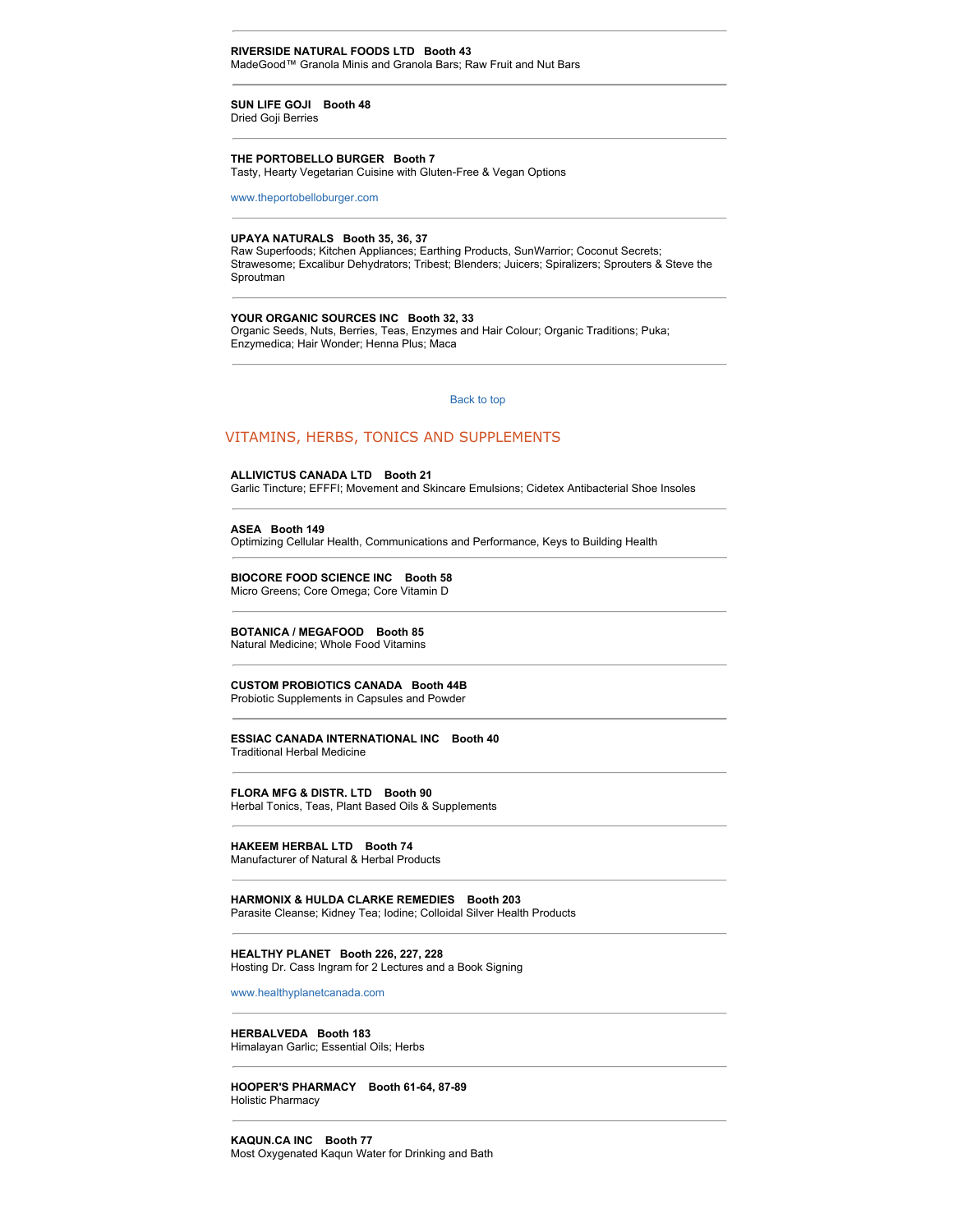#### **NUVO CARE HEALTH SCIENCES INC Booth 59** North America's # 1 Researched-Based Supplement Brand; Weight Loss & Anti-Aging Natural Health Products

**P. JENTSCHURA Booth 57**

Alkaline Forming Foods and Body Care Products

**PHOENIX HERBALS LTD / KNOWLEDGE PRODUCTS Booth 78** Herbal Food Supplements; Free Parasite and Candida Testing

**PURE-LE NATURAL / GLOBAL BOTANICAL Booth 73** Vitamins; Supplements; Chlorophyll

**PURITY LIFE HEALTH PRODUCTS LP Booth 83** Kyolic Canada

**SAGEE CANADA WELLNESS Booth 76** Sagee for Brain Health; TCM Clinic

**SMITH'S PHARMACY Booth 52-55, 66-69** Natural Pharmacy

**THE HERB WORKS Booth 38** Premium Quality Herb Formulae Made from Wild Crafted and Organic Herbs

**YOUNGEVITY CANADA Booth 240, 241** Health Supplements

[Back to top](http://www.wholelifeexpo.ca/exhibitors.php#top) 

## GREEN LIVING RESOURCES

**JSC FACTORY DIRECT Booth 195** Silicone Stretch, Suction and Plate Cover Lids

**PEACHTREE HEALTH FOODS Booth 194B** Kangen Water Machine

[www.peachtreehealthfoods.com](http://www.peachtreehealthfoods.com/)

**SMART KLEAN ONTARIO Booth 197** Non Detergent Laundry Ball & All Natural Stain Remover

**UNIDEM SALES INC Booth 199**

Smart Living Steam Mop PLUS

**UNIVERSAL STONE Booth 193** All Natural, Multipurpose Cleaner from Germany & World's Best Pot Scrubbers

[Back to top](http://www.wholelifeexpo.ca/exhibitors.php#top) 

# EDUCATION, ASSOCIATIONS, ORGANIZATIONS

**CANADIAN ACADEMY OF THERAPEUTIC ARTS Booth 181** Holistic Learning Center - Courses for General Public and Rental Space for Practitioners

**CANADIAN ORGANIC GROWERS Booth Front Foyer** Organic Information

**CANADIAN SCHOOL of NATURAL NUTRITION Booth 141** Canada's Leading School of Holistic Nutrition, Teaching the Medicine of the Future. Full and Part Time Diploma Program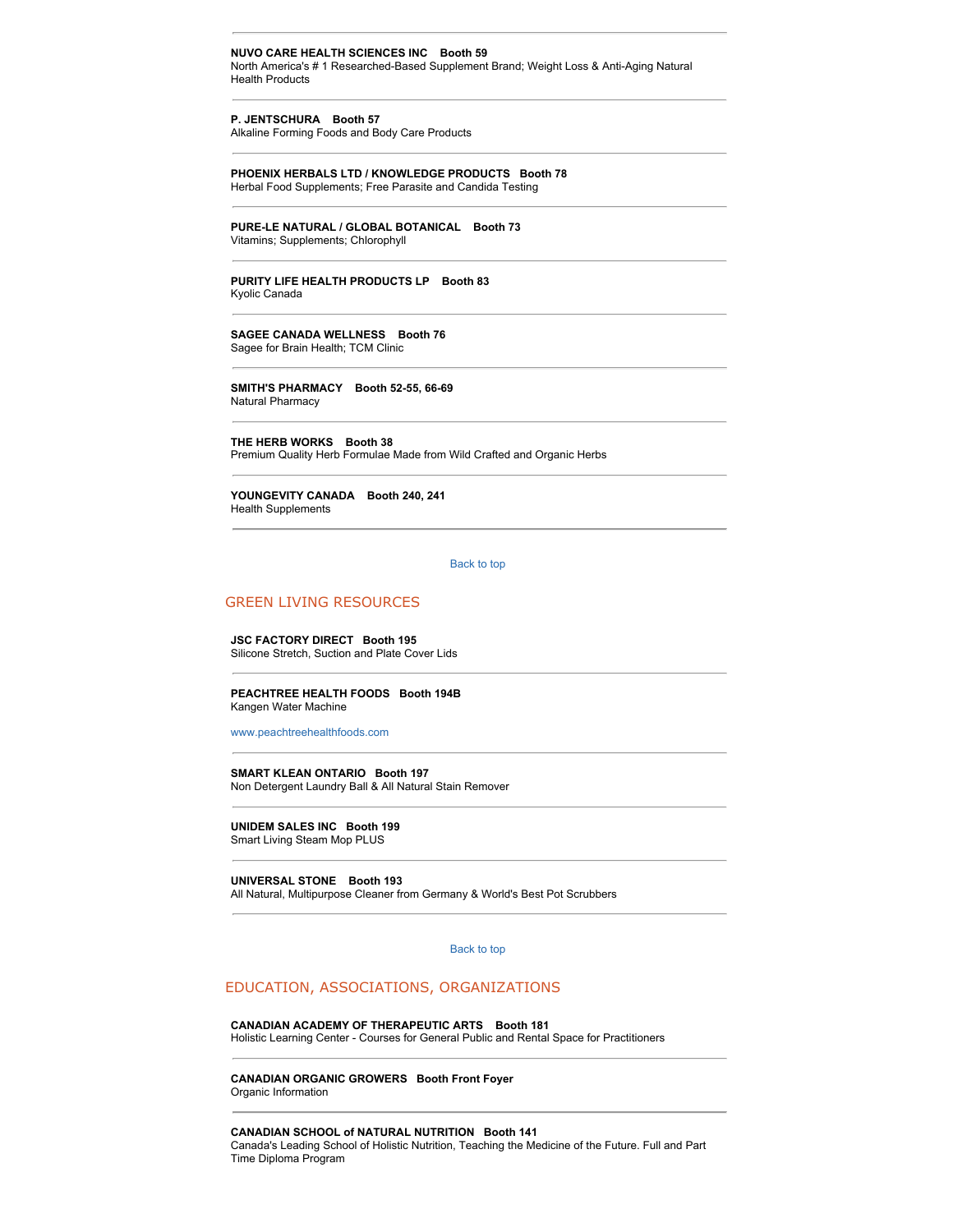#### **CRANBERRY RESORT Booth 196**

Mini-vacations at the Shores of Georgian Bay - Canada's First Audubon Society Certified Golf Course

#### **FALUN DAFA ASSOCIATION Booth 261A** Experience the Wonders of Shen Yun Performing Arts

**INSTITUTE OF HOLISTIC NUTRITION Booth 115** Full and Part Time Programs in Applied Holistic Nutrition

#### **INT'L ASSOCIATION FOR THE STUDY OF DREAMS Booth 164A**

Dream-related Products and Services by a Growing Toronto Network; Memberships Welcome

# **INTERNATIONAL SCHIZOPHRENIA FOUNDATION Booth 164B**

An Integrative Approach to Mental Health

#### **LIVING FOODS INSTITUTE Booth 114** Raw + Living Foods Healing Center & Therapy Spa

[www.livingfoodsinstitute.com](http://www.livingfoodsinstitute.com/)

#### **MODERN MYSTERY SCHOOL Booth 133** Spiritual / Metaphysical Education

**ORGANIC COUNCIL OF ONTARIO Booth 16** The Voice for Organics in Ontario

#### **REFLEXOLOGY ASSOCIATION OF CANADA Booth 144, 145** Reflexology Mini Treatments

**TORONTO ACUPUNCTURE AND HERB CENTER Booth 160**

Needle Free Acupuncture

[www.sig-na.com](http://www.sig-na.com/)

#### **TRANSFORMATIONAL ARTS COLLEGE Booth 139**

Professional Training Programs: Holistic Health; Spiritual Psychotherapy; Coaching & Special Interest

#### **WELLNESS INTERNATIONAL CORP Booth 137** Shinkoda Acupressure System

**WHISPERING SONG Booth 177, 178** School of Energy Medicine™; Workshops; CD's; Group Alchemy Sessions; Retreats & Travel

[Back to top](http://www.wholelifeexpo.ca/exhibitors.php#top) 

#### HEALTH SERVICES, CENTRES, TREATMENTS

# **ATLAN HEALING CENTERS Booth 102**

Spiritual Healing In The Way of Atlan

**CANADIAN WELLNESS ALLIANCE Booth 117** Network of Health Care Practitioners; Get your Free Posture Check

#### **DOWNTOWN DENTISTRY Booth 96** Wellness Dentistry

[www.downtowndentistry.com](http://www.downtowndentistry.com/)

**DR. DANA COLSON Booth 119, 120** Crystal Bed & Holistic Dental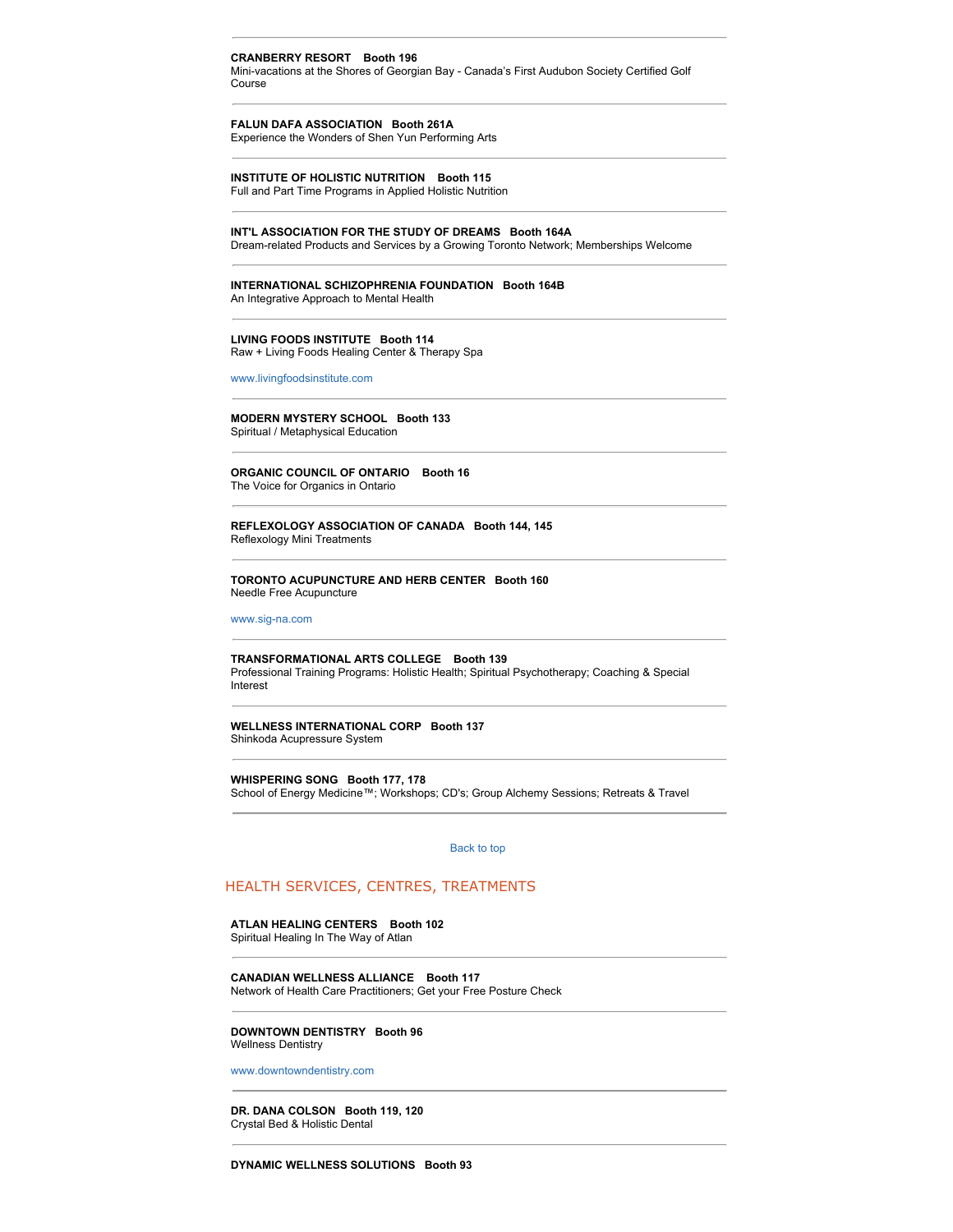#### Lymphatic Drainage & Detoxification: Technology & Services

[www.dynamicwellnesssolutions.org](http://www.dynamicwellnesssolutions.org/)

#### **FUNNEL OF ENERGY Booth 132** Energy Healers

[www.FunnelofEnergy.com](http://www.FunnelofEnergy.com/)

#### **HEALING SOURCE CHIROPRACTIC Booth 127** Computerized Spinal Assessment

#### **HEALTH ACADEMY Booth 107A** Medical Intuitive; Craniosacral Therapy

#### **HOLISTIC SERVICES & PRODUCTS INC Booth 244** Testing for Minerals; Frequencies for Life

#### **JEAN'S MOBILE REFLEXOLOGY & MASSAGE THERAPY Booth 106** How Much Stress Do You Hold in Your Hands, Feet, Body? Come Sample a Treatment

**LUCIANA'S HEALING FROM WITHIN & PHOENIX HEALING Booth 111** Craniosacral Therapy; Empowerment Seminars; Crystal Healing; Akashic Records

# **NEW MILLENIUM LIVING LTD Booth 98**

Free QRA™ Holistic Health Assessments

#### **PARTNERS FOR YOUR WELLNESS Booth 151**

Integrative Health Services; Max Health Labs

#### **QIGONG WELLNESS CENTER & WORLD SHAOLIN CHANMI KUNGFU ASSOCIATION Booth 138**

Traditional Chinese Medicine; Detoxification; Acupressure; Cupping; Qigong Energy Healing; Tuina

#### **RED PAW HEALTH SERVICES Booth 126**

Computerized Electrodermal Screening for Food Sensitivities, Nutritional Deficiencies, Candida and Hormonal Imbalance & Toxic Metals Screen

#### **SCHECTER DENTAL Booth 148**

Holistic Dentistry; Implant Solutions; Naturopathy; Nutrition

#### **SHIATSU THERAPY SOCIETY Booth 100** Shiatsu for Health Care and Pain Relief

# **SUN'S ACUPUNCTURE & WELLNESS CENTRE Booth 118**

Professional Biofeedback Therapy - Living Information Forms Energy

[www.sunsacupuncture.net](http://www.sunsacupuncture.net/)

## **THE EYE FIX Booth 134A**

Reversing Near / Far-Sightedness, Astigmatism, and Reading Naturally

#### **THE WELL ADJUSTED CHIROPRACTIC CENTRE Booth 109** Chiropractic Health Check

#### **TRINITY REHAB Booth 112** Massage; Water Pillows

**TURNER WELLNESS & BRAIN CARE CENTRE Booth 150** Get Your Head Examined - Solutions for Concussion, Head Injuries, Headaches, and all Special Needs Children

# **VIP BREAST IMAGING Booth 99**

Radiation-Free Breast Screening (ABUS) Automated Breast Ultrasound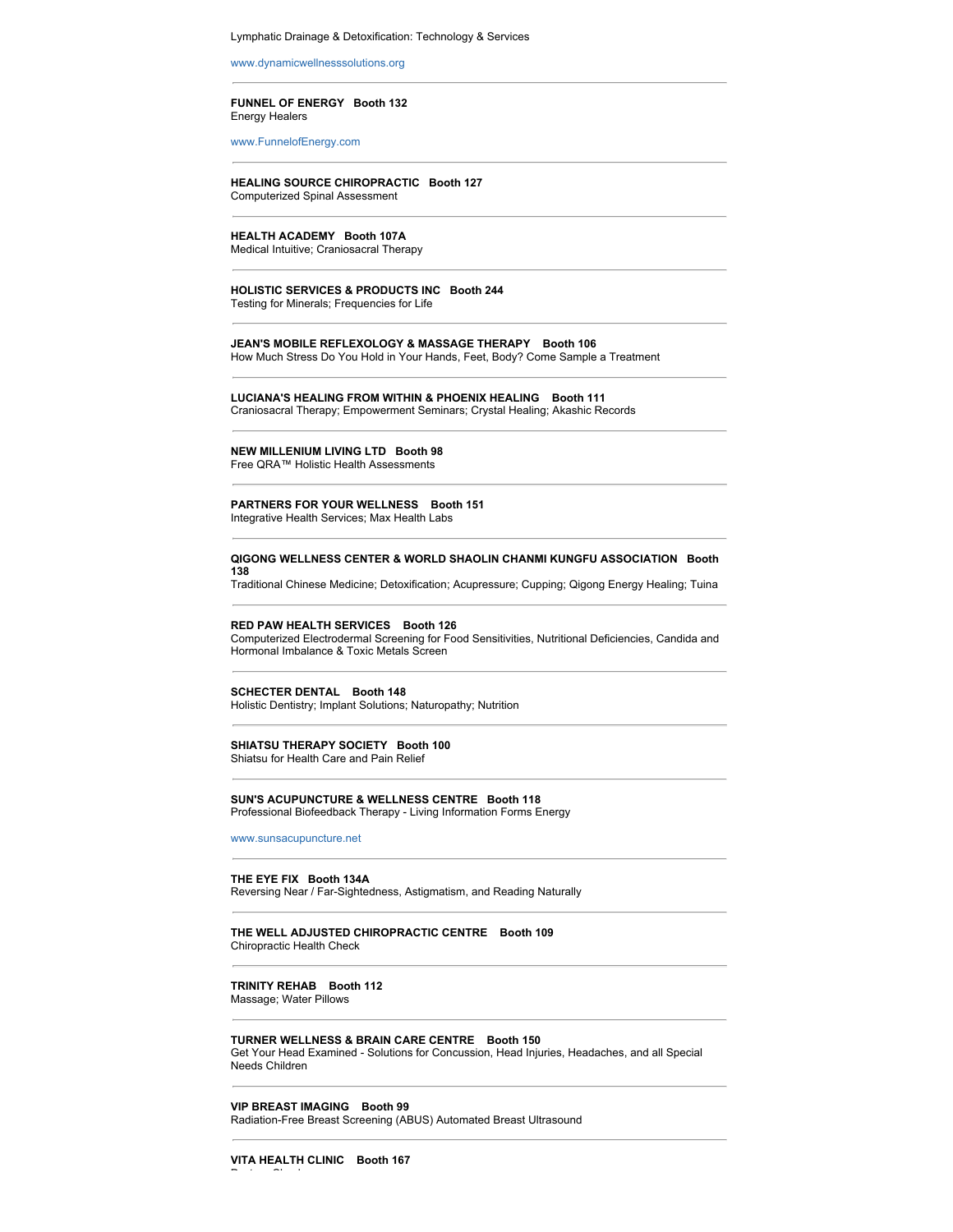Posture Check

#### **WHEEL OF LIFE Booth 165A**

Book: What's in a Tear? The Purpose of Cancer; Holistic Healing Center

[www.wheeloflife.ca](http://www.wheeloflife.ca/)

#### **WU & YEUNG QIGONG WELLNESS INSTITUTE Booth 121** Qi Gong; Diabetes Balancing; Certification; Energy Work; Classes; Programs

[www.masterteresa.com](http://www.masterteresa.com/)

#### [Back to top](http://www.wholelifeexpo.ca/exhibitors.php#top)

#### ANTI-AGING, SKIN & BODY CARE, AROMATHERAPY

# **ALL NATURALS COSMETICS INC Booth 130**

Shea Butter Products

**BIOSPHERE INC Booth 113**

Natural Preservative-Free Skin Care; Holistic Nutrition; Healthy Lifestyle

**FAMILYAROMATHERAPY4U Booth 207** doTerra Certified Pure Therapeutic Grade Essential Oils & Wellness Products

[www.familyaromatherapy4u.com](http://www.familyaromatherapy4u.com/)

#### **FM'S AROMATHERAPY Booth 182** Aroma Oils and Products for Skin, Hair, Wellness, Chakra Anointments; Crystal Wands, Books, CD's

**IT WORKS Booth 235** Botanically Based Body Contouring Applicators and a Premium Supplement Line

# **MAIGA SHEA BUTTER Booth 194A**

Shea Butter for Body Care, Skin Care

#### **MYRA ASO Booth 189A**

Marula Oil Personal Care Products

[www.myraaso.com](http://www.myraaso.com/)

#### **NATURAL IMAGE CARE BY CAMILLE JARMUSZ Booth 134B** Certified Organic, Anti-Aging Skincare

[www.naturalimagecare.com](http://www.naturalimagecare.com/)

# **PURE & SIMPLE BEAUTY INC Booth 91, 92**

Natural and Organic Skin Care and Services

[www.pureandsimple.ca](http://www.pureandsimple.ca/)

#### **SAHARA MINERAL COSMETICS Booth 105**

Anti Aging Cactus Oil; Argane Oil; Japan Dry Skin Brush; Clay Face Mask; Prickly Pear Anti-Aging Seed Oil

#### **SARA Booth 222**

Handcrafted Soaps, Body Butter, Creams, Lotions, Beeswax Lip Balm, Soy Candles

#### **THE GREEN BEAVER CO Booth 79**

Certified Organic Personal Care Products

#### **YOUNG LIVING ESSENTIAL OILS Booth 128, 129**

World's Leader in Therapeutic Grade Essential Oils & Oil-Infused Products; Bioscan Testing, Essential Oil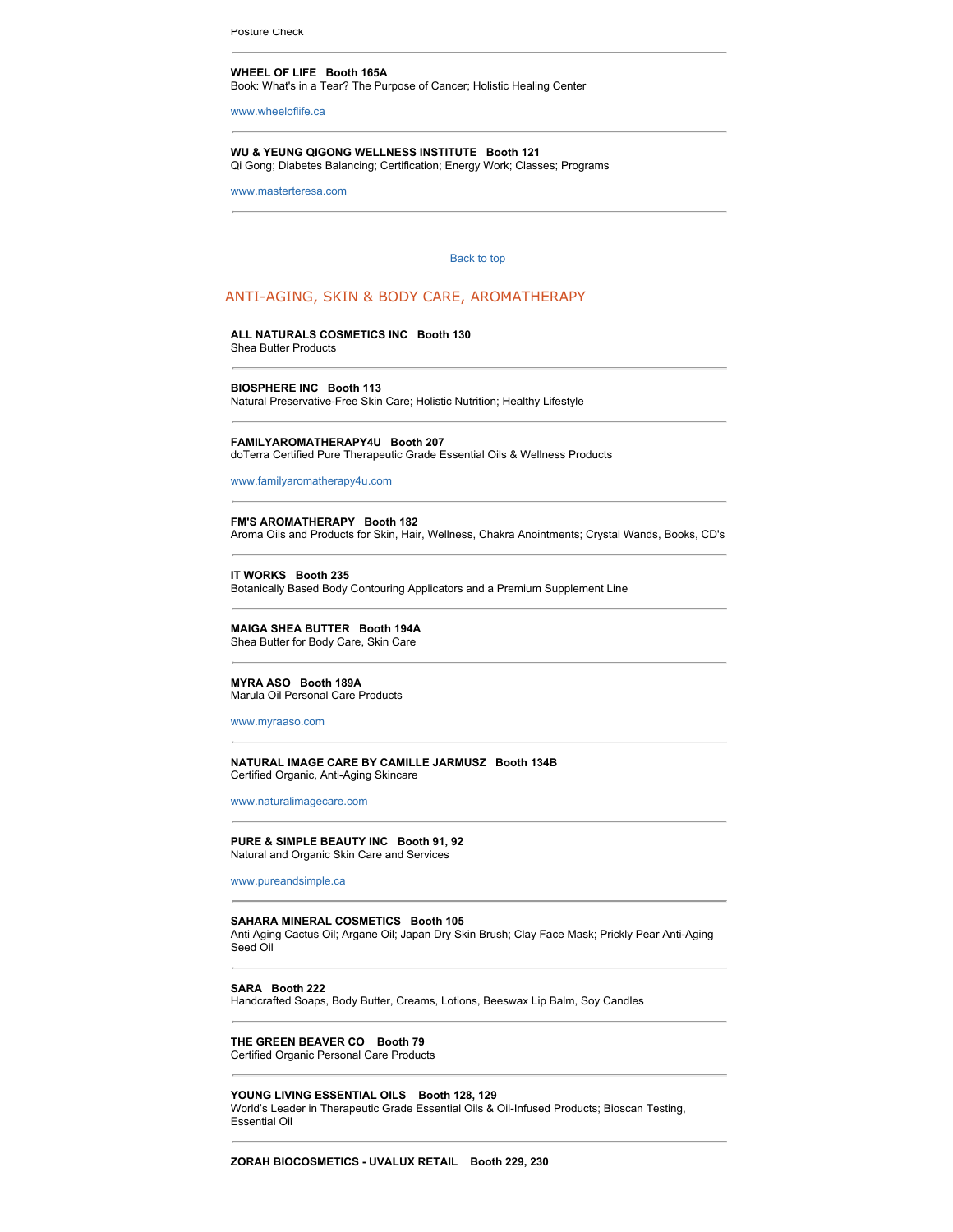#### [Back to top](http://www.wholelifeexpo.ca/exhibitors.php#top)

#### COUNSELLING, PERSONAL GROWTH & DEVELOPMENT

#### **ART OF BIM - ERIK VALDMN Booth 143**

Karma Diagnosis; Stress, Anxiety, Sleep Evaluation and Guidance

# **AURA PHOTOS BY FIRST STAR Booth 249**

Advanced Kirlian Aura & Chakra Photos

[www.FSauraphotos.com](http://www.FSauraphotos.com/)

#### **CENTRE OF CIRCLE WISDOM Booth 172** Energy Medicine & Shamanic Healing

[www.circlewisdom.ca](http://www.circlewisdom.ca/)

#### **CHARLOTTE SZIVAK Booth 152**

Soul Ignitor; Healer; Alchemist; Writer; Producer

#### **CLEARLY CONSCIOUS ENERGETICS Booth 161**

Voice Analysis Sessions to Create a Self-Empowerment CD; Scalar Energy Instruments / IQubes to Transform Your Life

**ECKANKAR Booth 155** Spiritual Teaching

#### **GAIL THACKRAY Booth 251** Spiritual Educator and Medium

[www.gailthackray.com](http://www.gailthackray.com/)

#### **GLOBAL VISIONS COACHING Booth 108**

Inspirational Wall Plaques; Greeting Cards; Journals; Transformational Coaching Services

# **HEAD TO HEAL Booth 97**

Akashic Record Consultations

#### **HEALTH IN HARMONY Booth 170**

Book: Frazzled Hurried Woman!; Stress Relief Guide; Food & Mood Coaching Programs CD; Less Stress More Success CD

[www.healthinharmony.com](http://www.healthinharmony.com/)

#### **MASTER SHA SOUL HEALING CENTRE TORONTO Booth 157, 158** Experience the Power of Soul Healing to Transform your Life

## **OPEN SKY CAFÉ Booth 261B**

Spiritual Readings; Healing; Dream Interpretation

#### **PEACE IS IN BEING Booth 168A** Healing and Empowering Heart and Love-Based Experiences

[www.peaceisinbeing.com](http://www.peaceisinbeing.com/)

#### **RAINBOW STAR Booth 94** Aura Photos & Energy Work

#### **REIKI GRANDMASTER ACADEMY Booth 165B** Reiki Grandmaster Academy Seminars, Therapies and Art

[www.reikigrandmasteracademy.com](http://www.reikigrandmasteracademy.com/)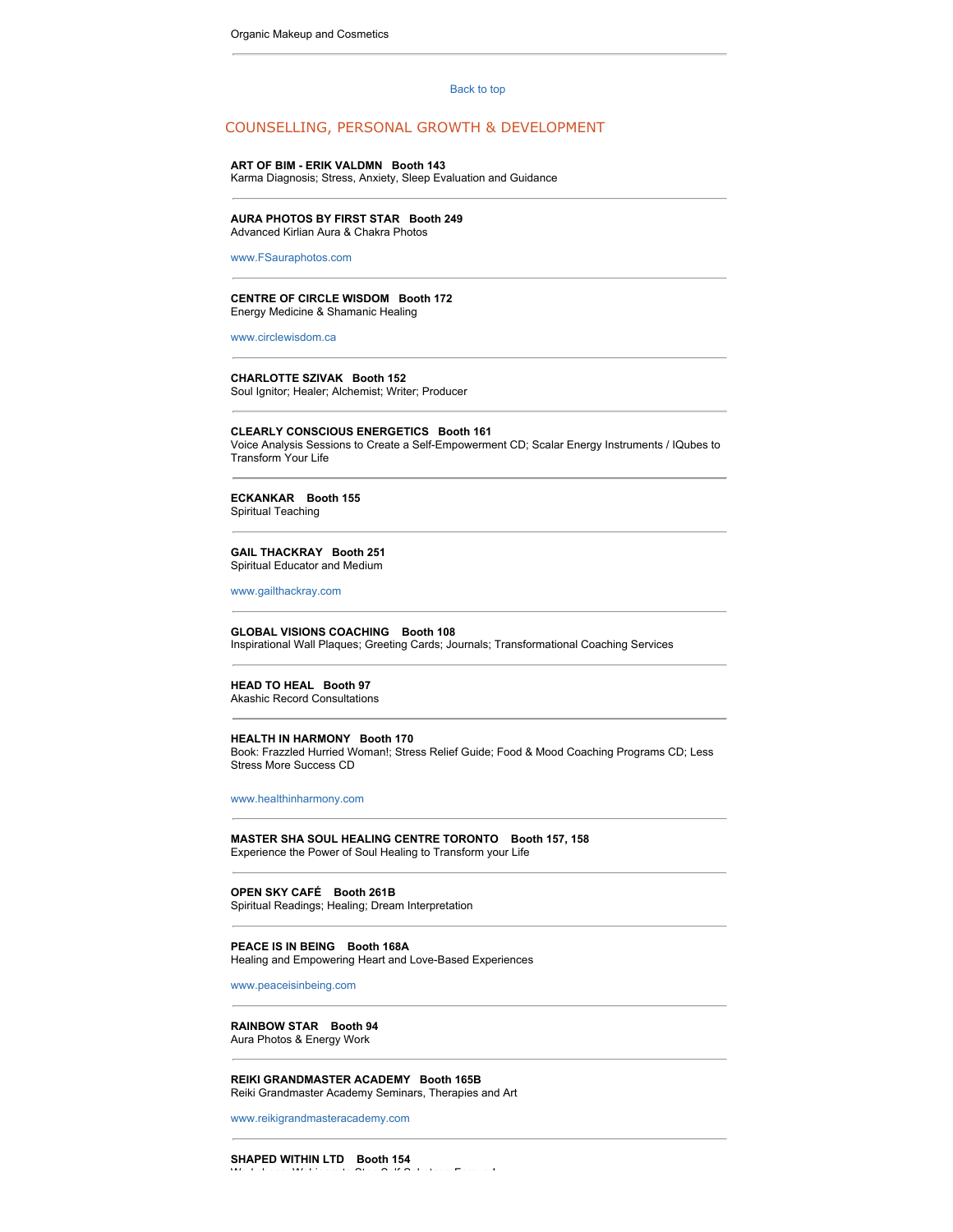vvorksnops; webinars to Stop Self-Sabotage Forever!

**SUNLIFE FINANCIAL Booth 174** Financial Solutions for Alternative Medicine

**THE ENERGY EMPORIUM Booth 159A** Professional Feng Shui Consultation; Services for Home and Work

**THE WORD - THE UNIVERSAL SPIRIT Booth 173** Spiritual books, CDs and DVDs

**TORONTO TEACHING CENTRE Booth 175** Spiritual Teachings of Ascended Masters East and West

**TRANSMISSION MEDITATION Booth 159B** Personal Growth

**UBEROI IDEAS Booth 163** Psychic Services

[Back to top](http://www.wholelifeexpo.ca/exhibitors.php#top) 

# HEALING JEWELLERY & STONES, CRAFTS, ECO-CLOTHING

#### **ALICJA CENTRE OF WELL-BEING Booth 210**

Pendulums; Dowsing Rods; Pyramids; Vibrational Jewellery; EMF2 Geopathic Stress Relief

**AMBERSOUL Booth 217, 218**

Sacred Geometry; Shungite-Sacred Russian Stones; Quartz; Essential Oils

#### **BUDDHA MAITREYA SHAMBHALA HEALING TOOLS Booth 224**

Energetic Vibrational Medicine and Meditation Healing Tools Combining Crystals, Magnets and Sacred Geometry

[www.shambhalahealingtools.com](http://www.shambhalahealingtools.com/)

# **CHOKKA JEWELLERY Booth 219A**

Handmade Natural Jewellery, Clothing & Accessories

**ELA N ELA Booth 166**

Ec- Friendly Organic Cotton & Bamboo Clothing: Me to We Style & Ela n Ela

**ELEMENT EARTH Booth 219B**

Semi-Precious Stone Jewelry; Reiki Objects; Stone Trees; Chakra Metaphysical Full Range

#### **FRIENDLY CRYSTALS Booth 221**

Healing Crystals; Tumbles; Chips; Natural Minerals; Gemstone Jewellery and Accessories

#### **iSOLA JEWELLERY Booth 234B**

Handmade Natural, Sacred & Healing Jewellery

#### **LITIOS LIGHT CRYSTALS Booth 238**

Litios Light Crystals of the New Age

#### **myELIXIR Booth 220**

Jewellery: High Energetic Frequency Semi Precious Stones & Crystals Designed to Enhance Specific Desires

**NILO AAKAASH Booth 232A** Hand Woven Yoga Bags & Shoulder Bags

#### **PHARMASHIELD DISPENSARY Booth 242**

Shuzi Health Jewellery with Embedded Nano-Vibration Technology